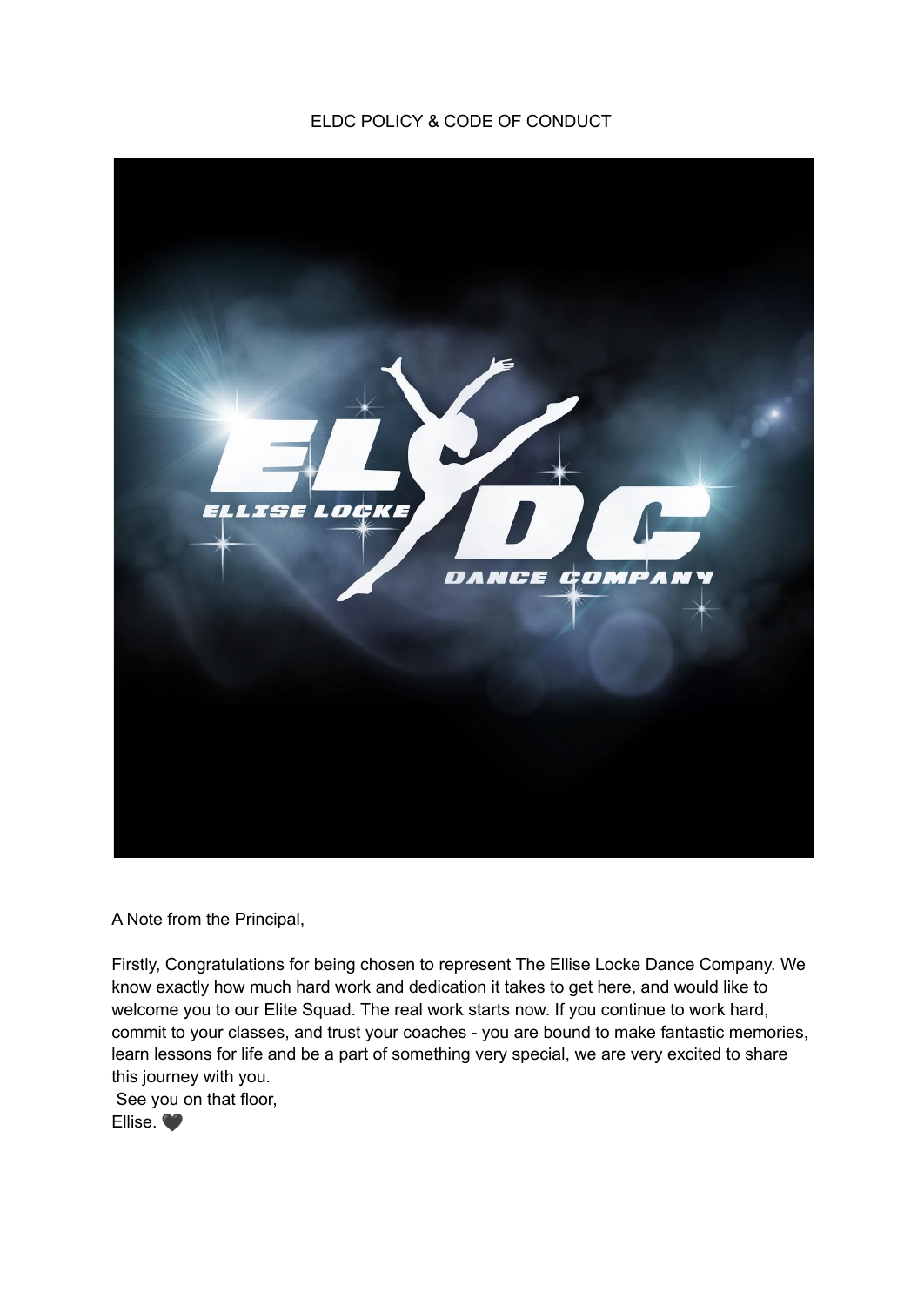### For Dance Parents

#### **Purpose and Statement:**

Paradise Studios & ELDC strives for high standards in all aspects of its work, and through the policies and procedures in place, aims to be fair at all times and provide satisfaction to anyone using the services it provides. The staff and volunteers who represent the organisation are committed to high standards of conduct and service.

*Paradise Studios has a code of conduct for parents. The purpose is to provide a reminder to all parents, carers and visitors about the expected conduct. This is so we can continue to flourish, progress and achieve in an atmosphere of mutual understanding.*

## **1. CODE OF CONDUCT FOR PARENTS;**

#### **Paradise Studios expects parents and carers to:**

- Respect the caring ethos of the studio & company,
- Understand that parents and tutors need to work together for the benefit of children
- Demonstrate in their own behaviour that all members of the community should be treated with respect
- Seek to clarify a child's version of events with the staff members view in order to bring about a peaceful solution to any issue
- Correct their own child's behaviour, especially where it could lead to conflict
- Approach staff to help resolve issues
- Avoid using staff as threats to admonish children

### **In order to support a peaceful and safe learning environment, Paradise Studios does not tolerate:**

- Disruptive behaviour which interferes or threatens to interfere with the operation of a class, office or other area of grounds
- Loud or offensive language, swearing, cursing or displaying temper
- Threating to do actual bodily harm to a member of staff, visitor, parent/carer or pupil
- Damaging or destroying Paradise Studios property
- Sending abusive or threatening emails, text/voicemail/phone messages or other written communication
- Defamatory, offensive or derogatory comments regarding Paradise Studios, ELDC staff or coaches, or any of the pupils/parents/staff at Paradise Studios on facebook or other social media sites
- The use of physical aggression towards another adult or child. This includes physically punishing your own child on studiol premises
- Chastising someone else's child
- Smoking, or consuming alcohol or drugs whilst on studio property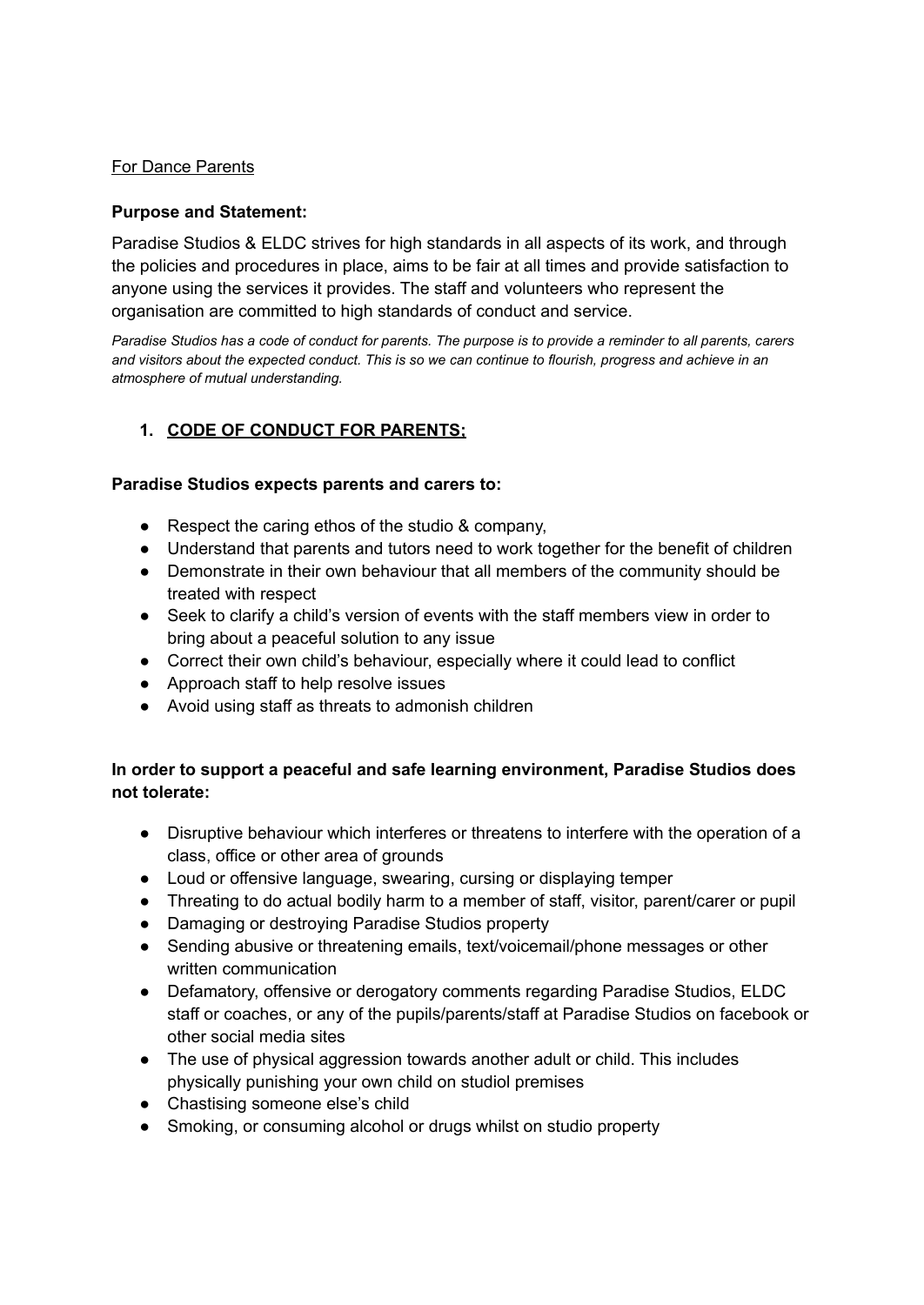If any of these behaviours occur, Paradise Studios/ELDC may contact the appropriate authorities and, if necessary, ban the offending adult from entering studio grounds or office.

## **2. ELDC AGREEMENT**

- Respect your child's coaches and staff at all times. They are the professionals and have your dancers best interest at heart.
- The annual competitive (DANCE ID) registration is £18 per dancer and is due January. For new dancers, part way through the competitive season, the fee will be due two weeks before the dancers first competition.
- Private tuition is required for all ELDC members to develop and rehearse their competitive routines one on one. All competitors are required to have at least one private tuition slot per week. (Please allow a 20 minute window either side of your scheduled private tuition slot in the event of last minute cancellations and other circumstances).
- The principals decision is final regarding costume, grading and any other element surrounding competitions as your child is representing ELDC on the dance floor. Please respect that your principal has your child's best interest at heart.
- All choreography and class work learnt under the instruction of ELDC coaches is owned by ELDC & Paradise Studios. Permission must be given to display our work at events or on social media.
- Angry dialog, foul language, disrespect, slander and threats will not be tolerated directly or on social media. Parents and/or students who display this type of behavior will immediately be excluded from Paradise Studios and dropped from ELDC. Please remember that these rules are for the safety and comfort of ALL dancers, coaches and staff.
- ELDC parents should positively encourage their dancers to practice and stretch at home when possible. They should also make sure they are familiar with their ELDC policy.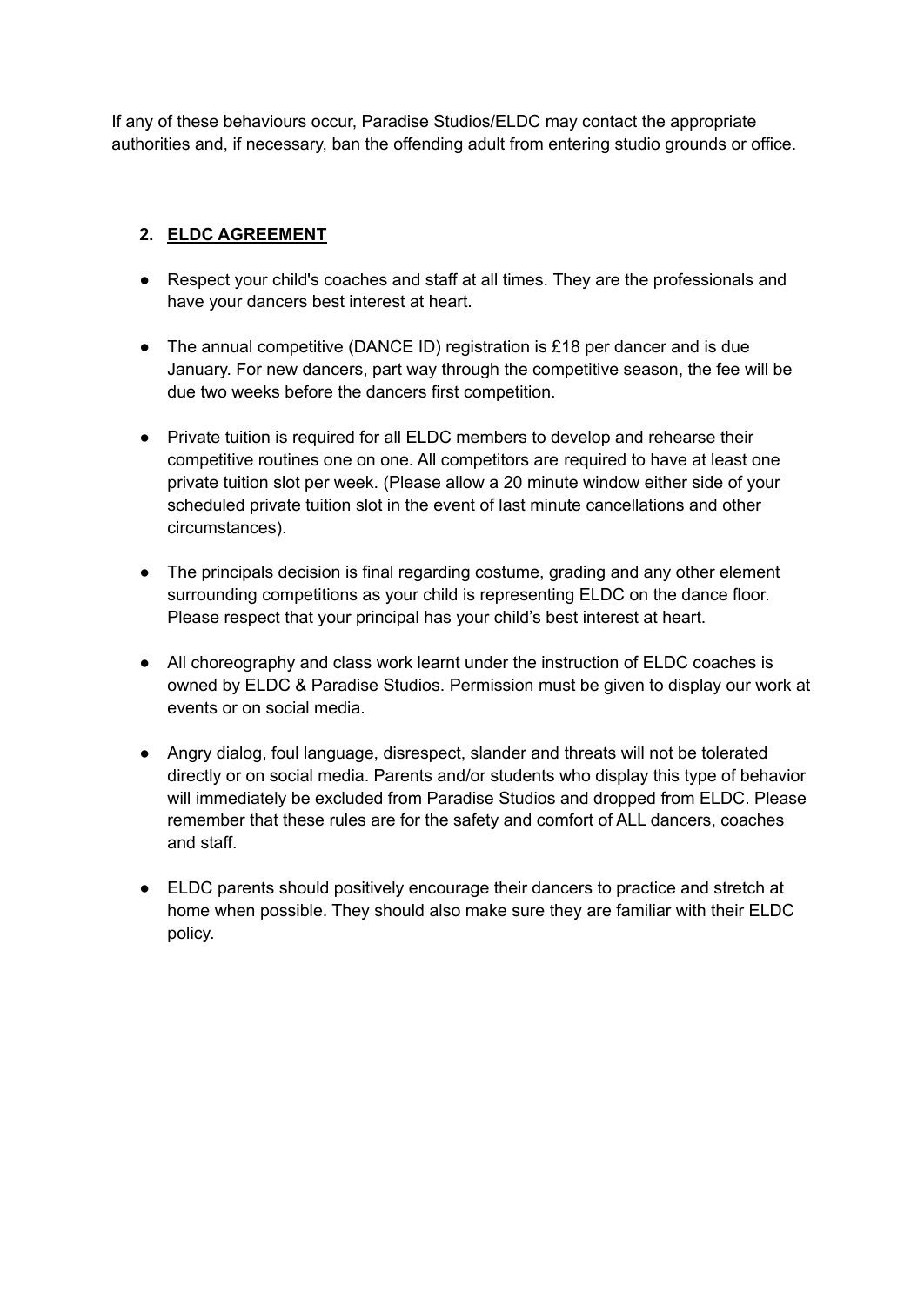Monthly Tuition: Via STANDING ORDERS-How to work out your standing order - WEEKLY BILL x 47 / 12 = £SO

Bank account information- REF - <Child's Name>

07829979

60-83-71

\*Arrangements can be made for special circumstances, if discussed in advance\*

• Tuition is due on the 1st of each month, for all classes and private lessons in the following month.

• Accounts not paid by the 3rd of the month are subject to a £10 late fee for admin time. Arrangements can be made for special circumstances.

• Students will not be able to take part in any classes if a payment has been missed, until the balance has been cleared in full.

• Monthly tuition payments are non-refundable. You are not financially committed to the entire year, but once the tuition is paid, it cannot be returned or credited to another month. Make up sessions are encouraged to dancers who have missed their prepaid tuition, please notify the office to reserve a place in a make up session.

• Each dancer is entitled to five weeks unpaid/grace period per year, (as per the working out of standing orders being multiplied by 47 weeks). One of these weeks are Christmas break. Notice has to be given for the extra weeks. Studio closures (including short studio breaks, coach training, dance festivals, etc) will also be included in the five week grace period.

Attendance Policy:

• As with any program, steady attendance is a requirement for success. Failure to meet such requirements can lead to dismissal from the competitive squad or adjustment in level.

• Guardians are responsible for communicating absences to the dance studio office or member of staff/coach directly.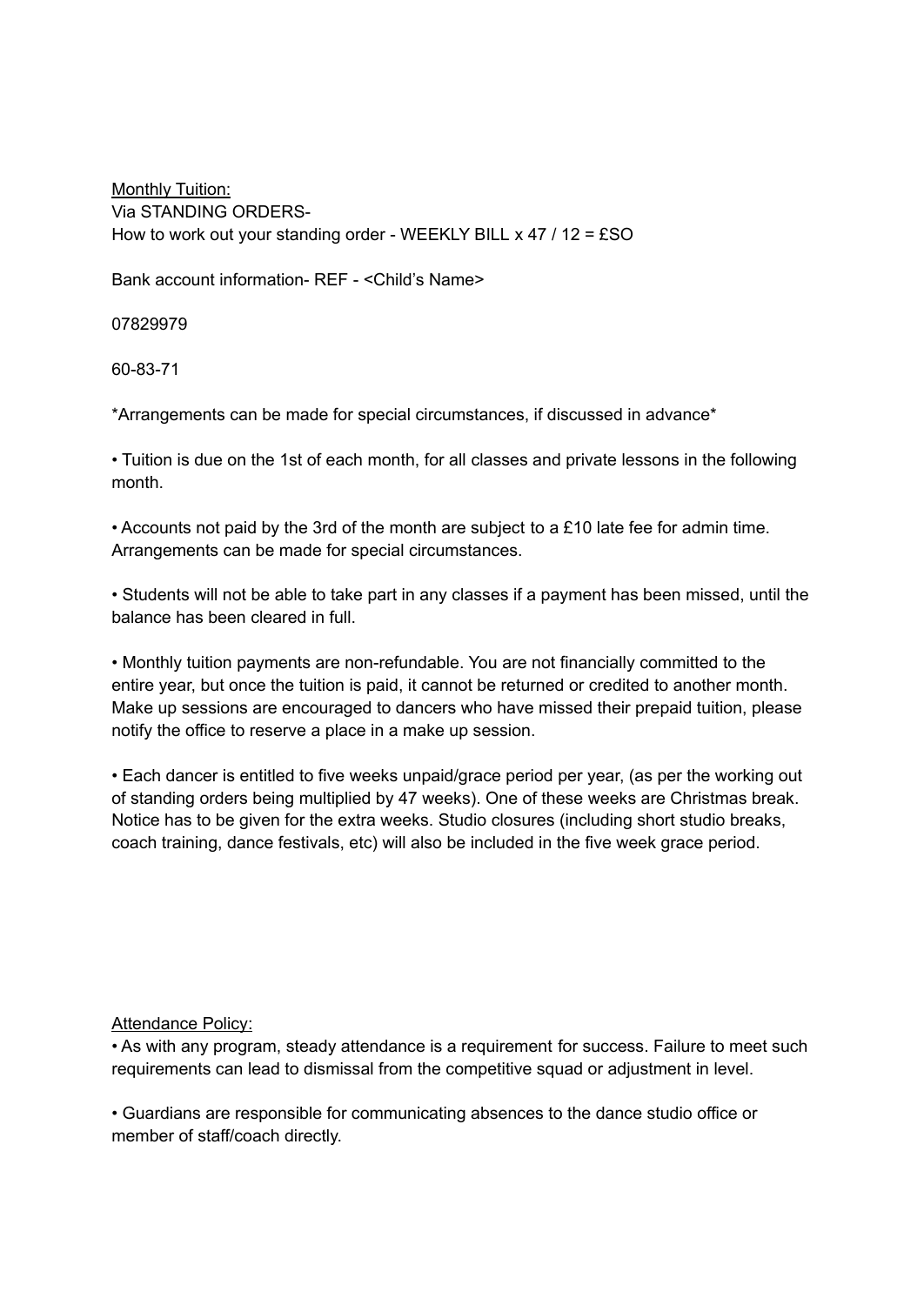• Any student that misses 3 consecutive weeks or more may be required to forfeit their class space. Special circumstances will be taken into consideration.

Schedule Changes or Dropping Classes:

• The office must be notified prior to changing a class, or when discontinuing a class.

• No tuition can be refunded when dropping a class.

## **3. STUDIO RULES FOR PARENTS;**

#### Addressing Issues:

As humans, we do make mistakes. We welcome you as parents to bring those to our attention, However, this must NEVER be done whilst class is in session. We do ask that you use discretion as you address them with us. If issues concern other parents, children or staff, please do not address this issue at the studio under any circumstances, you must make a private appointment to address such issues. We ask that any conversations that are sensitive and private in matter be held in private and are addressed to the director. Please try to resolve issues independently or make an appointment with the director to resolve the situation. Angry dialog, foul language and physical threats will not be tolerated. Parents and/or students who display this type of behavior will be dismissed from Paradise Studios/ELDC immediately and indefinitely. Less serious matters may result in a formal warning via email, essentially a first strike. Disrespect, slander and defamation of character will not be tolerated directly or on social media. Please remember that these rules are for the safety and comfort of ALL dancers and staff.

• In order to maintain the comfort, privacy, and productivity of our students, our studio policy is that no videos or photos can be taken by observers during classes or lessons.

• Help keep your studio clean and tidy. Please take all litter home with you.

• No gossip, obscene language or inappropriate conversations are tolerated by either parents or dancers.

• No spectators for dancers over the age of 5 in classes or lessons unless asked.

• Angry dialog, foul language and physical threats will not be tolerated. Parents and/or students who display this type of behavior may be dismissed from the studio. Please remember that these rules are for the safety and comfort of ALL dancers.

● Disrespect, slander and defamation of character that may harm the studio will not be tolerated directly or on social media, warnings and exclusions will apply depending on the severity.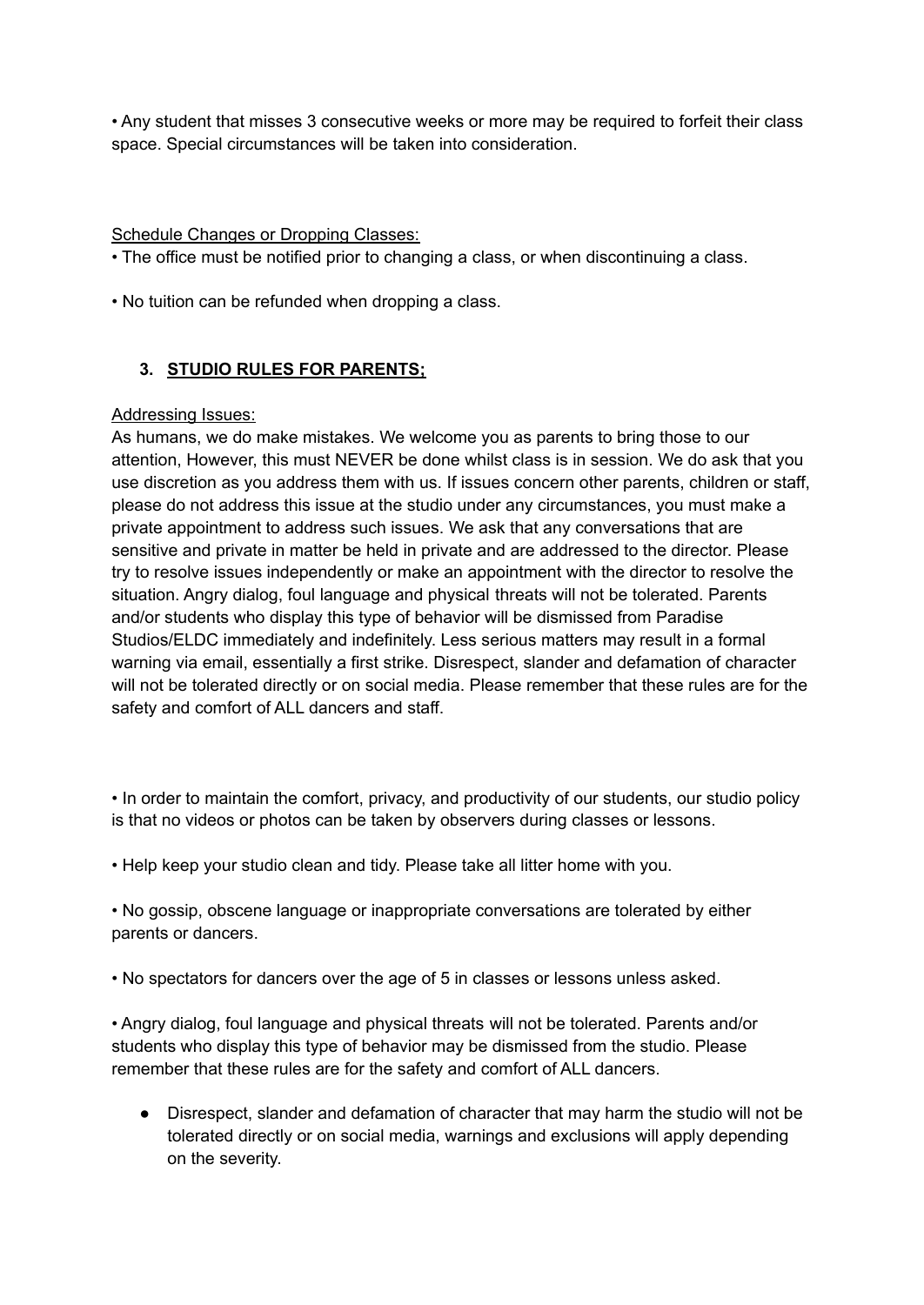## **4. ELDC AGREEMENT FOR DANCERS;**

- Respect your coaches, peers and dance home at all times.
- ELDC members are encouraged to take opportunities and learn from professionals in different styles of dance however they must have permission from Ellise to take any external dance tuition outside of Paradise Studios or ELDC,
- ELDC members are not permitted to follow, like, add, or be in contact with dance teachers or studios on social media within a 10 mile radius of Paradise Studios. Supporting competitors gives off the wrong impression and can lead to being poached which is very common in the area. ELDC members found to be doing this will be suspended from classes and/or competitions under ELDC until further notice.
- No gossip, obscene language or inappropriate conversations are tolerated during class or around the studio.
- Bullying and unkind behaviour will result in a formal warning or possibly immediate exclusion.
- ELDC members should aim to represent their company with the upmost respect and professionalism at all times.
- Dancers should never let themselves out of the dance complex unsupervised when they're supposed to be in class, unless for an emergency, this will result in a formal warning.
- Dancers should always be prepared for class and learning opportunities in the class. It is encouraged they always carry a notepad and pen, extra hair ties, spare dance attire should anything become unwearable for any reason, toiletries for personal hygiene and of course proper uniform and equipment for the classes.

### . Punctuality:

Promptness is extremely important. Dancers need adequate time in order to be physically and mentally prepared for the demands of the dance class. It is recommended that students arrive 5-10 minutes early in order to get a drink, go to the bathroom, get warmed up and be prepared in the right attire. Students who arrive more than 10 minutes late for class may be asked to observe class, or take time out of class to warm themselves up adequately.

# **5. CODE OF CONDUCT FOR DANCERS;**

### **Expectations:**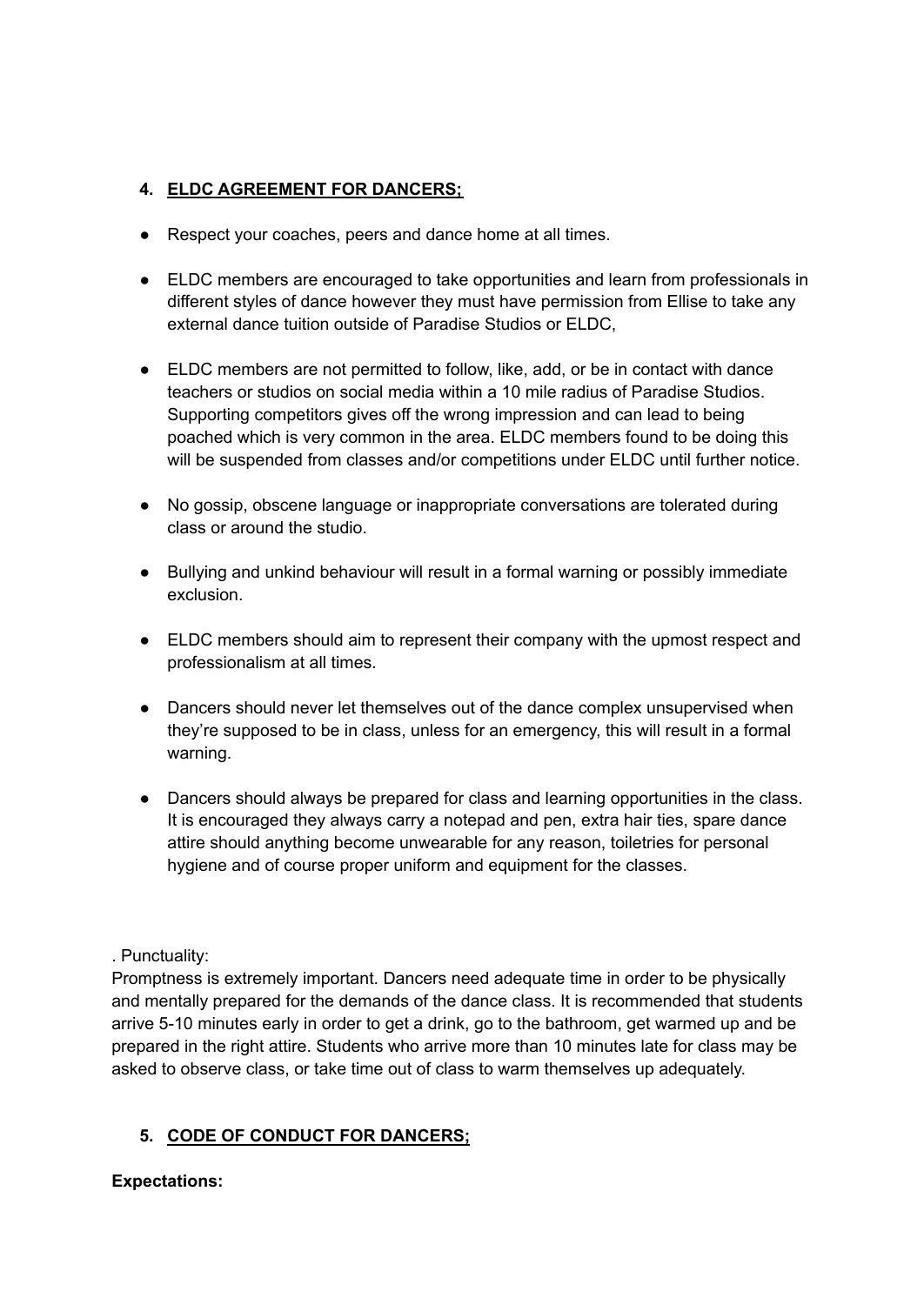We believe that good behaviour is essential to enable all our pupils to achieve their full potential. Good behaviour promotes effective learning; effective teaching and learning promotes good behaviour.

No student will be allowed to behave in a manner which adversely affects the learning opportunities of others.

We believe it is important for children to be aware of their behaviour and its impact on others. Pupils need to take responsibility for their behaviour and be actively involved in finding solutions.

The school has a set of golden rules of behaviour which are aimed at promoting respect, honesty and good relationships, so that people can work together in a supportive atmosphere with the common purpose of helping everyone to learn, to be creative, to grow emotionally and physically and to be happy.

| Do be gentle           | Do not hurt anyone                        |
|------------------------|-------------------------------------------|
| Do be kind and helpful | Do not hurt people's feelings             |
| Do work hard           | Do not waste your and other people's time |
| Do look after property | Do not waste or damage things             |
| Do listen to people    | Do not interrupt                          |
| Do be honest           | Do not cover up the truth                 |

Paradise Studios expects every member of the school community to behave in a considerate way towards others. Praise is key to nurturing motivated, engaged children who make good choices and consequently build positive relationships. Throughout school, we aim to 'catch' good behaviour.

Children are encouraged to make good choices at all times. They will be supported to:

- follow the golden rules
- understand what good behaviour means
- be aware of their behaviour and its' impact on others
- take responsibility for their actions
- learn to care for themselves and each other

For age 13 and up:

• The use of alcohol and/or drugs is strictly forbidden. Immediate exclusion will be applied. • As an older dancer and role model, inappropriate conversations or negative discussions are not allowed in front of younger dancers. Disciplinary action will be taken.

#### 6. **Bullying/Violence:**

Paradise Studios has a zero-tolerance bullying and violence policy.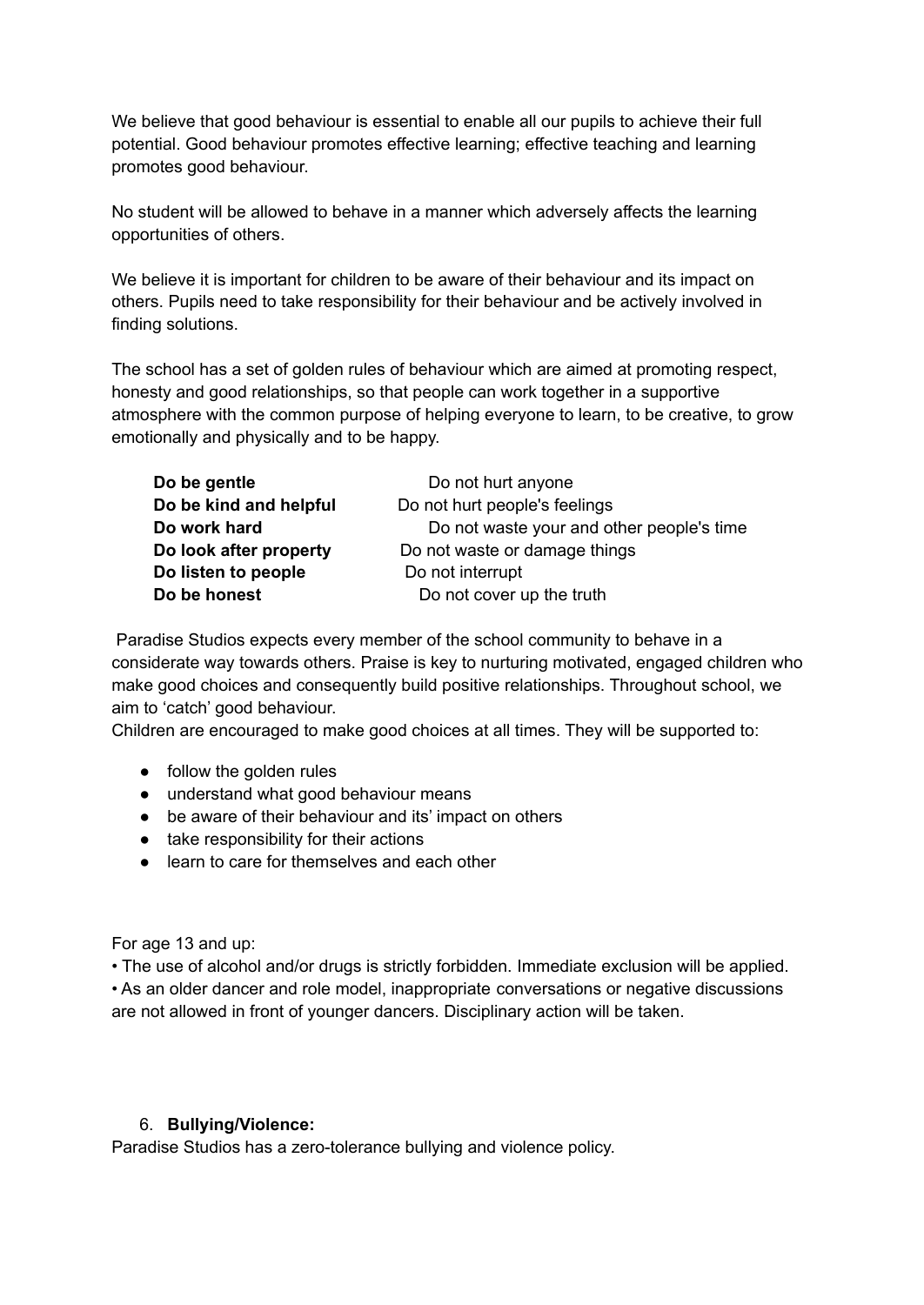Students who bully other members of the ELDC & Paradise Studios community and/or use physical violence will have their membership revoked and they will be asked to leave.

Bullying is unacceptable behaviour used by an individual or group, usually repeated over time, that intentionally hurts another individual or group either physically or emotionally.

Bullying can be:

- Emotional being unfriendly, excluding, tormenting (e.g. hiding property, threatening gestures)
- Physical pushing, kicking, biting, hitting, punching or any use of violence
- Racial racial taunts, graffiti, gestures etc.
- Homophobic because of, or focussing on the issue of sexuality
- Sexual unwanted physical contact or sexually abusive comments
- Verbal name-calling, sarcasm, spreading rumours, teasing etc.
- Cyber All areas of internet, such as email and internet chat, Twitter, Facebook misuse etc. Mobile threats by text messaging and calls, Misuse of associated technology, i.e. camera and video facilities, Ipad, games consoles etc.

Bullying can take place in the studio, waiting room, toilets, to and from Paradise Studios, on trips and cyberspace. It can take place in group activities and between families in the local community.

Students must not hesitate to report bullying to any adult on site. Volunteers and staff will help any student/family who are the victim of any of these behaviours. Staff will investigate any allegation of bullying, which may result in any perpetrator being asked to leave.

Staff remain vigilant about bullying behaviours and approach this in the same way as any other category of Child Abuse; that is, do not wait to be told before you raise concerns or deal directly with the matter. Children may not be aware that they are being bullied; because they may be too young or have a level of Special Educational Needs which means that they may be unable to realise what others may be doing to them.

The ethos and working philosophy of Paradise Studios means that all staff actively encourage children to have respect for each other and for other people's property. Good and kind/polite behaviour is regularly acknowledged and rewarded.

### **7. FORMAL WARNINGS FOR DANCERS & PARENTS;**

If any dancer or parent breaches this policy in any way, they may receive a formal warning or formal dismissal via email from the office. The formal warning will remain on file for 2 years. If a dancer or parent receives a second formal warning within the 2 year period, they will be dismissed from the studio and company indefinitely. Paradise Studios take formal warning very seriously.

We believe that good dance etiquette is of equal importance to good dance technique.